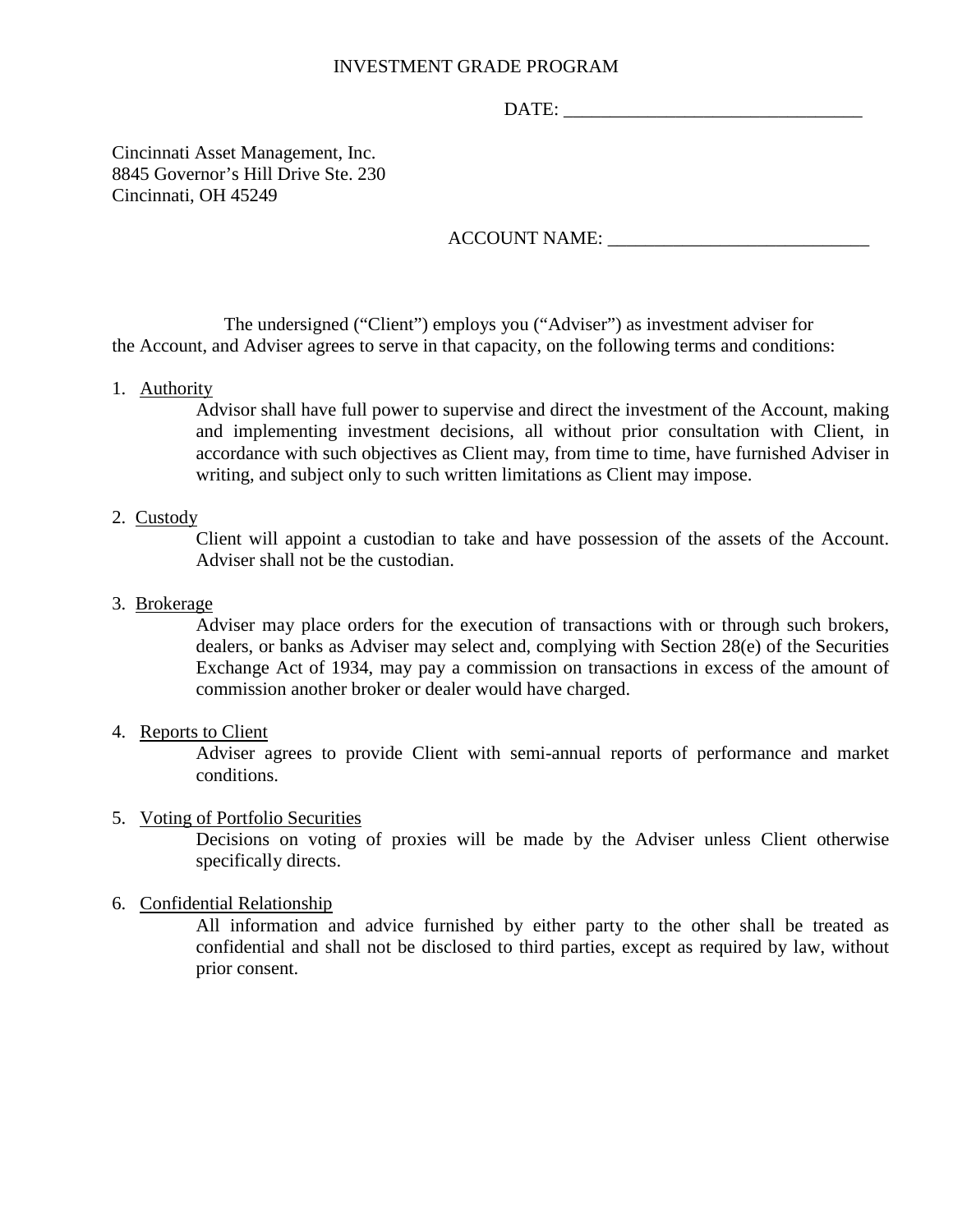# 7. Non-Exclusive Contract

Adviser acts as adviser to other clients and may give, and take action, with respect to any of those which may differ from the advice given, or the timing or nature of action taken, with respect to the Account. Adviser shall have no obligation to purchase or sell for the Account, or to recommend for purchase or sale by the Account, any security which Adviser, its principals, affiliates or employees may purchase or sell for themselves or for any other clients. Client recognized that transactions in a specific security may not be accomplished for all client accounts at the same time or at the same price.

# 8. Agreement Not Assignable

No assignment (as that term is defined in the Investment Advisers Act of 1940) of this agreement may be made by Adviser without written consent of Client.

# 9. Termination

This agreement may be terminated at any time upon 30 days written notice by either party. Fees will be prorated to date of termination and any unearned portion of prepaid fees will be refunded to Client.

# 10. Representations

Adviser represents that it is registered as an investment adviser under the Investment Advisers Act of 1940 and that such registration is currently effective. If the Account is subject to ERISA, Adviser acknowledges that it is a "fiduciary" (as that term in defined by ERISA) with respect to the Account.

Client represents that employment of Adviser, including the right to make decisions with respect to the voting of proxies, if granted, is authorized by, has been accomplished in accordance with, and does not violate, the documents governing the Account. Client will furnish Adviser with true copies of all governing documents. If the Account is subject to ERISA: (i) Client acknowledges that, if the Account is discretionary, it is a "named fiduciary" with respect to the control or management of the assets of the Account; and (ii) Client agrees to obtain and maintain a bond, satisfying the requirements of Section 412 of ERISA, and to include Adviser, and its agents, among those insured under that bond.

# 11. Communications

Instructions with respect to securities transactions may be given orally and, where deemed necessary, may be confirmed in writing as soon as practicable.

Notices required to be given under this agreement shall be sent by regular mail and shall be deemed given when received at the addresses specified below. Adviser may rely on any notice from any person reasonable believed to be genuine and authorized.

## 12. Fees

Adviser's compensation for services shall be calculated and paid in accordance with the applicable rate for the program as shown on the following Fee Schedule: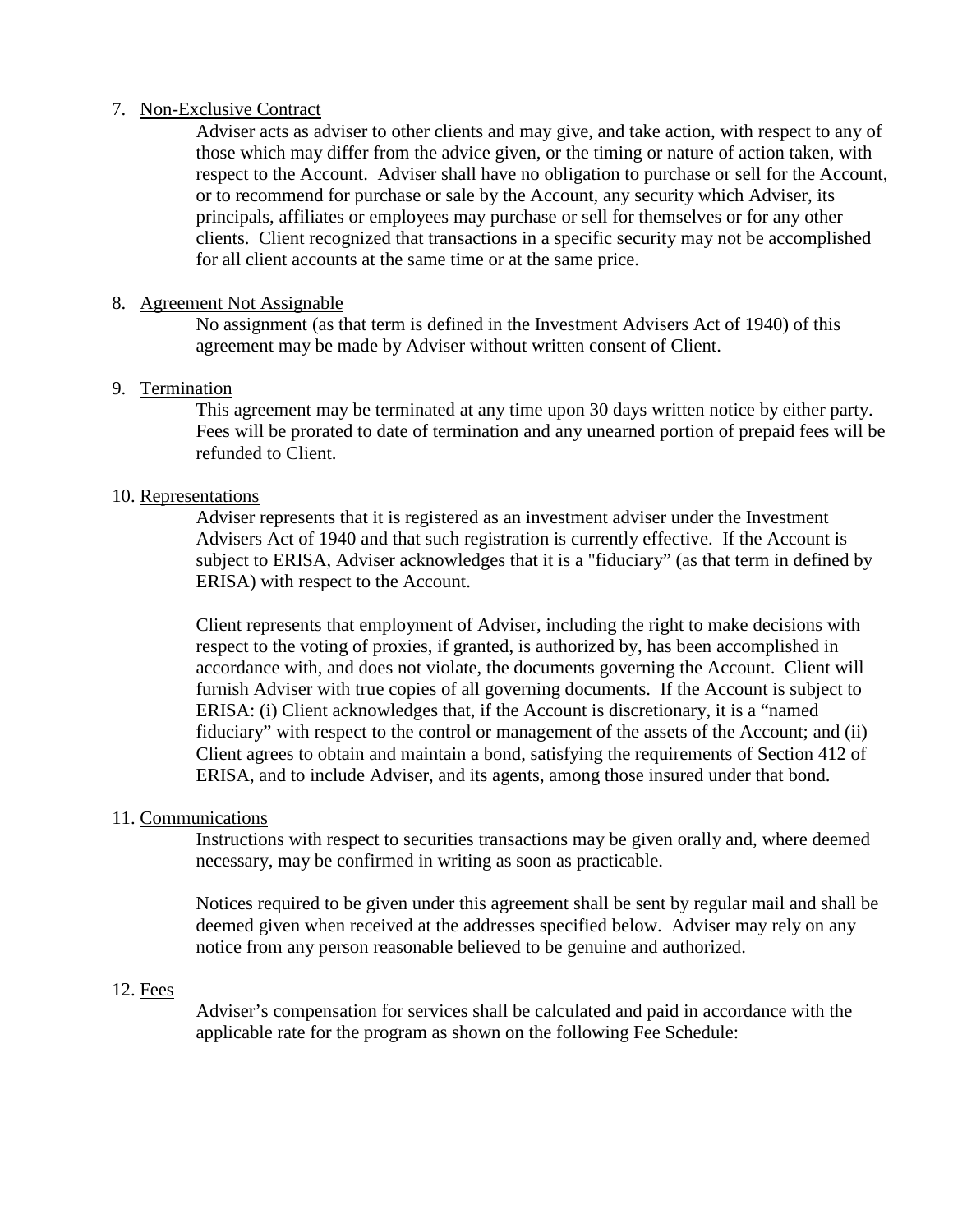# INVESTMENT GRADE BOND PROGRAM FEE SCHEDULE

# Account Size

| \$100,000 to \$1,000,000     | .30%  |
|------------------------------|-------|
| \$1,000,100 to \$10,000,000  | .275% |
| \$10,001,000 to \$25,000,000 | .20%  |
| Over \$25,001,000            | .15%  |

Fees are payable at semi-annually. Fees for partial periods will be prorated for that part of the period during which assets were managed by Cincinnati Asset Management, Inc. Contributions to and withdrawals from the account will also be prorated. Except as herein provided, the adviser shall not be compensated on the basis of a share of capital gains upon, or capital appreciation of, Client's Account.

Semi-annual fees will be one-half of the applicable fee based on the market value of the entire portfolio representing invested capital under management (including cash or its equivalent held for investment) at the end of each semi-annual period. Invoices will be payable upon receipt.

# \***Minimum account size for the Investment Grade Bond Program is \$5,000,000 except for accounts at custodians approved by Adviser where the minimum could be as low as \$100,000. Annual minimum fee is \$300.00**

## 13. Disclosure Statement

Client acknowledges receipt of Adviser's Disclosure Statement which is part II of form ADV as required by rule 204-3 under the Investment Advisers act of 1940, more than 48 hours prior to the date of execution of this agreement.

If Adviser's Disclosure Statement has not been so received, Client shall have the option to rescind this agreement without penalty within five business days after the date of execution; provided, however, that any investment action taken by Adviser with respect to the Account prior to receiving notice of such recession shall be at Client's risk.

## 14. Entire Agreement: Governing Laws

This agreement constitutes the entire agreement of the parties with respect to management of the Account and can be amended only by written documentation signed by the parties. It shall be governed by the laws of the State of Ohio.

#### 15. Non-Competition

Client acknowledges that Adviser as a firm, and not any particular employee or managing direct of Adviser (an "Adviser Employee"), is being retained by client as investment adviser for the Account. Client agrees not to employ or otherwise receive investment advisory services from any Adviser Employee, directly or indirectly through the engagement of any person or entity which employs or to which such services are provided by any Adviser Employee, at any location within the States of Michigan, Ohio, Tennessee, Kentucky or Indiana, for the 48 (forty-eight) consecutive months after the termination of the Adviser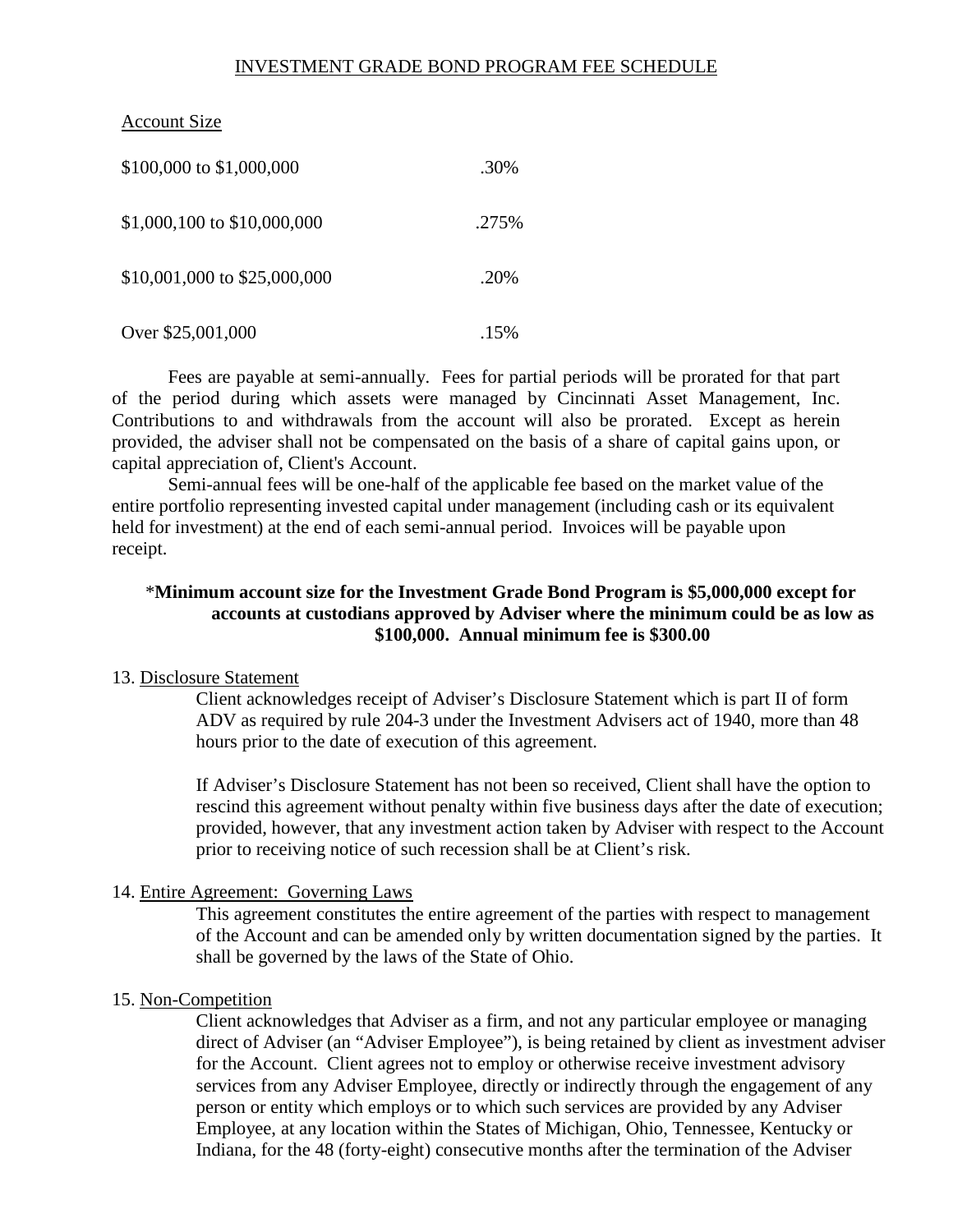Employee's employment. Client acknowledges that this provision is not contained in the investment advisory agreements of all investment advisors. Advisor shall neither solicit nor provide services directly to any client or prospective client who was introduced to Advisor through third party broker/dealers and financial consultants. This restriction shall apply for a period of two years from the date of introduction or termination of the client's relationship with a financial consultant without the written consent of the introducing third party broker/dealer or financial consultant.

Very truly yours,

| Client Name                                                            |                   |  |
|------------------------------------------------------------------------|-------------------|--|
| (Print Name)                                                           |                   |  |
| Duly Authorized Signature of Client                                    |                   |  |
| Client's Address:                                                      |                   |  |
| Street                                                                 |                   |  |
| City & State                                                           | $\text{Zip Code}$ |  |
| CINCINNATI ASSET MANAGEMENT, INC.                                      |                   |  |
|                                                                        |                   |  |
| <b>Managing Director</b>                                               |                   |  |
| $Accept this ________ and a way of ________, 20 ________, 20 ________$ |                   |  |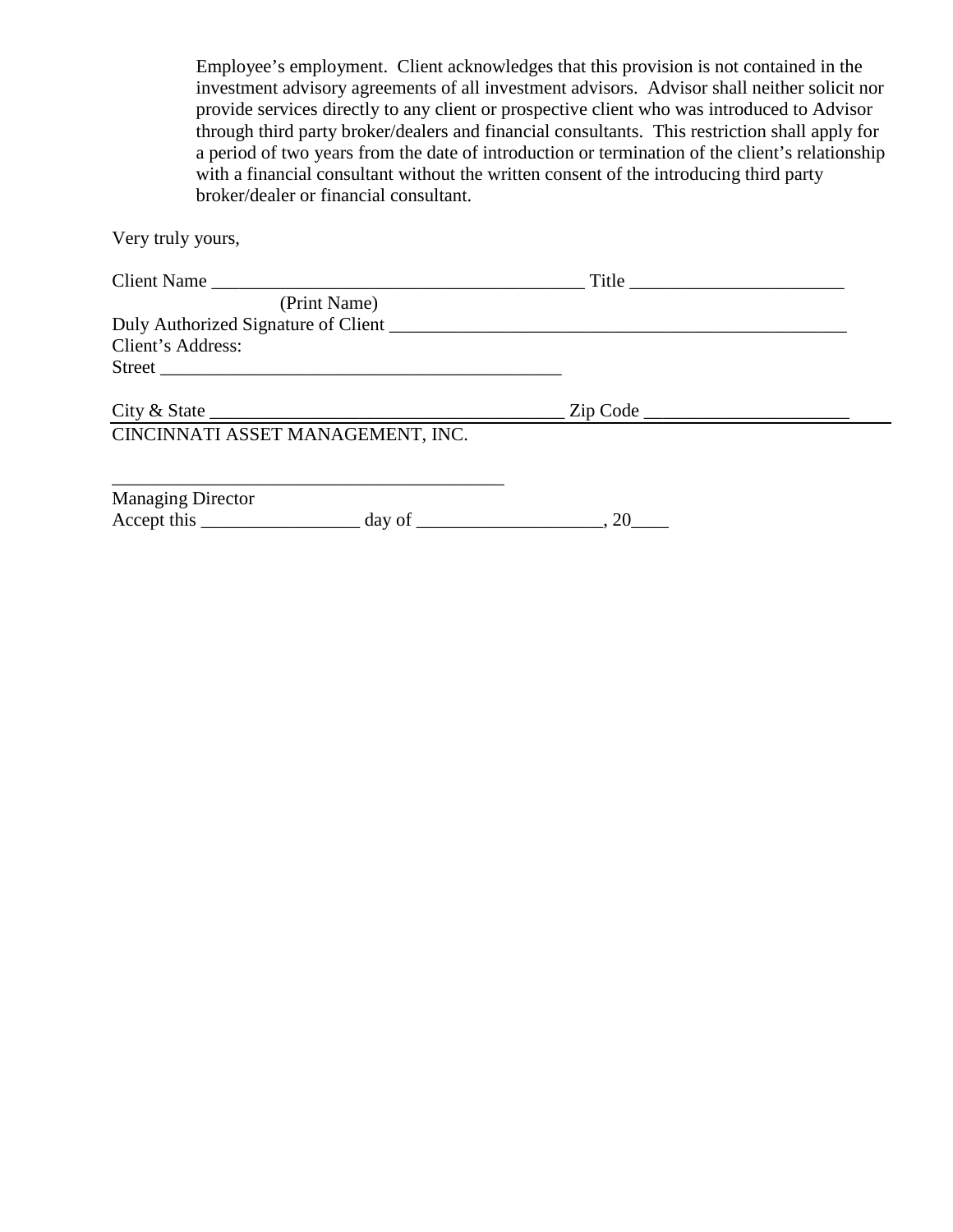# AUTHORIZATION TO PAY INVESTMENT ADVISORY FEES FROM ACCOUNT

Cincinnati Asset Management, Inc. 8845 Governor's Hill Drive Ste. 230 Cincinnati, OH 45249

Gentlemen:

This is to authorize you to have your investment advisory fees for the account you manage for us paid directly from the account, which is currently held by \_\_\_\_\_\_\_\_\_\_\_\_\_\_ an independent custodian. This is subject to the requirement that you send us and the independent custodian at the same time a bill showing the amount of the fee, the value of the assets on which the fee was based and the manner in which the fee was calculated.

The independent custodian has agreed to send me a statement at least quarterly, indicating all assets held in the account and all amounts disbursed from the account including the amount of advisory fees paid directly to Cincinnati Asset Management, Inc.

This authority may be revoked at any time by written or oral notice to you or to the independent custodian.

Sincerely,

Name of Client(s)

\_\_\_\_\_\_\_\_\_\_\_\_\_\_\_\_\_\_\_\_\_\_\_\_\_\_\_\_\_\_\_\_\_\_\_

\_\_\_\_\_\_\_\_\_\_\_\_\_\_\_\_\_\_\_\_\_\_\_\_\_\_\_\_\_\_\_\_\_\_\_

Signature

Date: \_\_\_\_\_\_\_\_\_\_\_\_\_\_\_\_\_\_\_\_\_\_\_\_